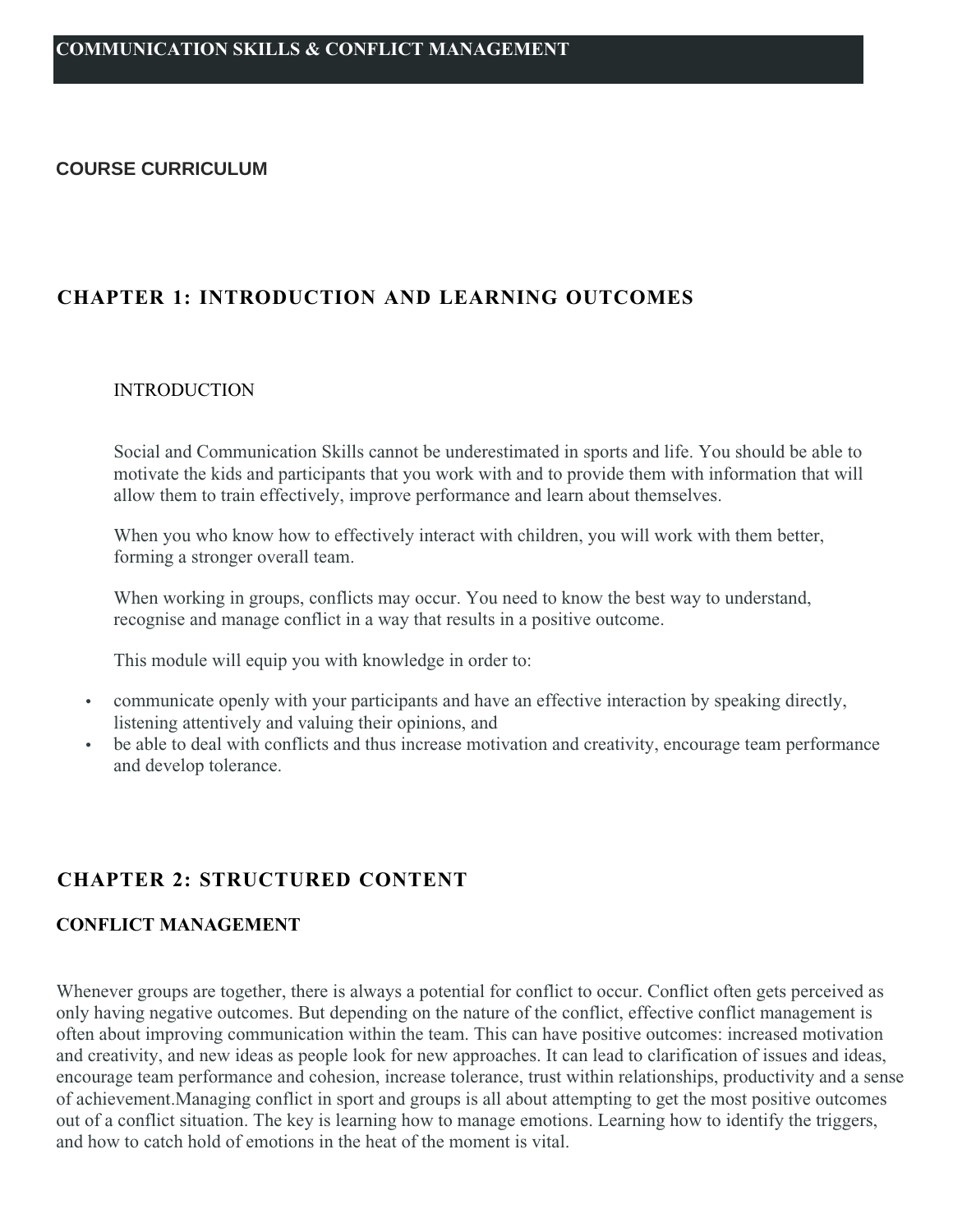Teaching children to manage their emotions also becomes a vital part of a Playmaker's role. You will need to manage conflict in a skillful manner, as undoing the damage caused in the heat of a moment response can sometimes take a long time and a great deal of effort.

When this is coupled with the highly personal relationship between you and a child or team members, managing conflict in sport in a skillful way becomes even more important.

## CONFLICT MANAGEMENT STYLES

There are five conflict management styles:

Avoidance

You avoid conflict. You hope that the problem will be resolved itself without confrontation. You remain calm and help de-escalate emotions. Major conflict tends to grow worse when it isn't addressed, but in some circumstances avoiding can be a profitable conflict management strategy.

· Accommodation

You are likeable and lovable in most situations. You want and need harmony. You will accept blame just to bring peace to angry situations. This management conflict style gives the opposite side what it wants.

**Competition** 

You are strong, courageous, assertive and bring a conflict out in the open quickly. You are a leader that can confront bullies. This strategy works best in a limited number of conflicts, such as emergency situations.

Compromise

You are communicative and willing to find win-win or lose-lose compromises. Often you are able to craft intelligent intermediate solutions and calls for both sides to give up elements of their position in order to establish an acceptable position.

**Collaboration** 

You can build trust, respect and deeper relationship. You have integrity, are not tied to your way and tends to have an open mind for pragmatic solutions that create a win-win experience and is acceptable to everyone. Though this is an ideal style, it can be difficult because there must be two willing parties to collaborate – which is not always an option.

It is important to consider these different styles, especially as they relate to who you are. Do you tend to use one type more than the other? Is one strategy easier for you? Are you satisfied in the result this strategy brings you, both in short- and long-term? What kind of situations call for which style?

It is also important to recognize the nature of the conflict, and the personalities of those involved. These factors will also influence which strategy you perceive to be the best one, and the one you choose to use.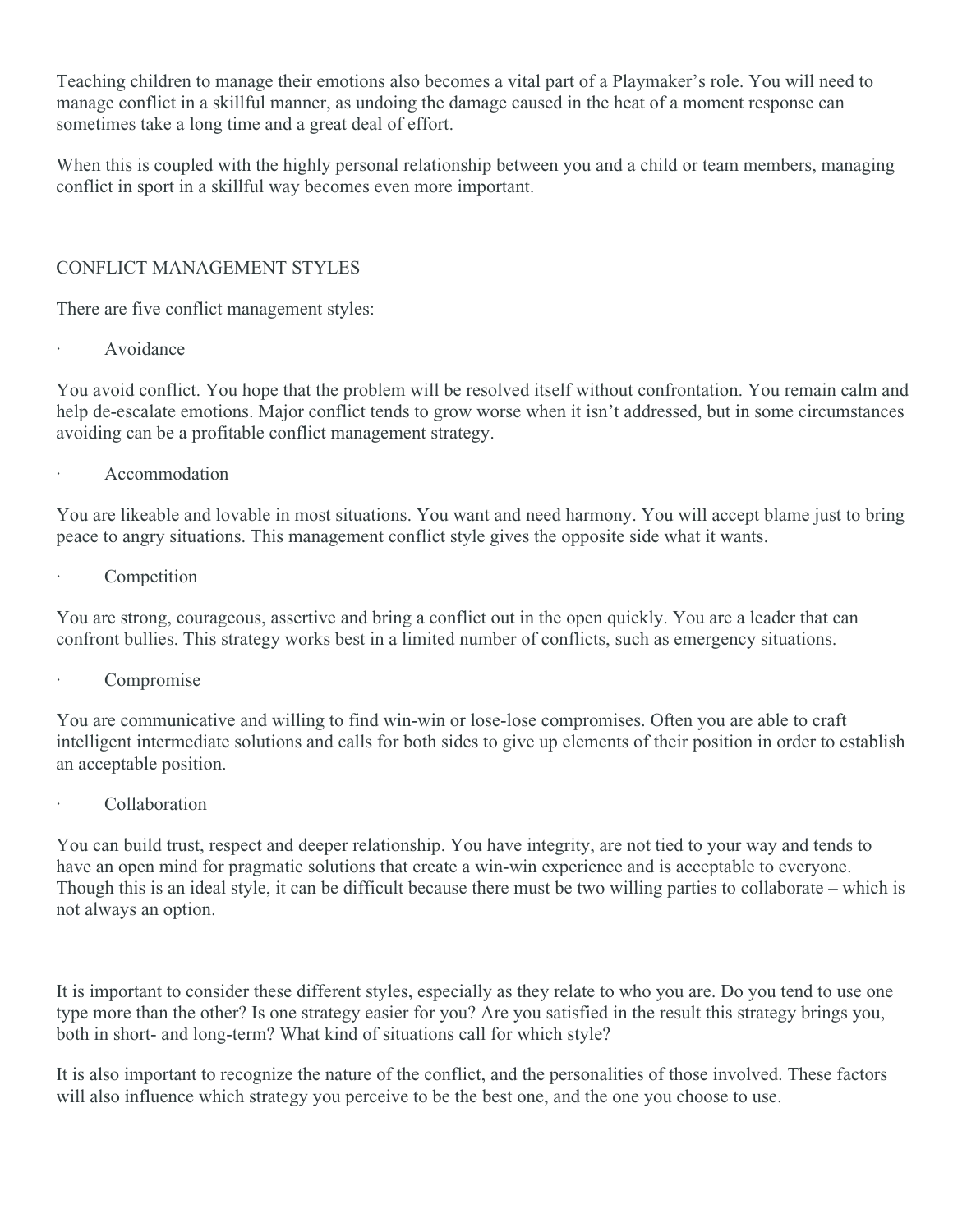### HOW TO COMMUNICATE EFFECTIVELY – SPOKEN COMMUNICATION

Poor communication and social skills are responsible for reduced performance in sports and in life. If you learn to communicate effectively with children, you can deliver positive feedback and constructive criticism in ways that influence performance – in the sports arena and in life.

Your ability to communicate effectively is directly related to children's feelings. Only someone who feels good and satisfied can perform to the highest of their ability.

Effectively conveying the goals of the team for the season, or the task at hand, is also a critical aspect of communication. If the team does not understand the goal for the week, season or year, members may also feel disengaged with the team and therefore less likely to produce at peak performance.

Fostering this knowledge in players is primarily the responsibility of you as a Playmaker and your Playmaker team. Positive communication and social skills in sports can also benefit common practices like pre-practice meetings or when your team and you can come together to give feedback, discuss strategies and set goals for the day. In addition, teams that promote positive communication and respect among players improve overall motivation.

Effective communication contains six elements. It must be:

Clear: The information must be presented simply and clearly, in a way that can be understood.

Concise: You should be concise. Do not lose the message by being long-winded.

Correct: Be accurate, and avoid misleading information.

Complete: Give all the information and not just part of it.

Courteous: Be polite and non-threatening. Avoid conflict.

Constructive: Be positive. Avoid being critical and negative.

When giving negative feedback, or making suggestions to do things differently, it is also important to train yourself to say something positive first, and then providing the information. You can also try something called the burger method, where the negative feedback is sandwiched (like a hamburger) between two positive pieces of feedback.

Listening is also an important part of communication, and it is essential that you are an active listener. Be aware of how your instructions and feedback affect the children you are with.

### HOW TO COMMUNICATE EFFECTIVELY – NON-VERBAL COMMUNICATION DETAILS

In order to have proper non-verbal communication, there are some important habits you can train yourself in. For example: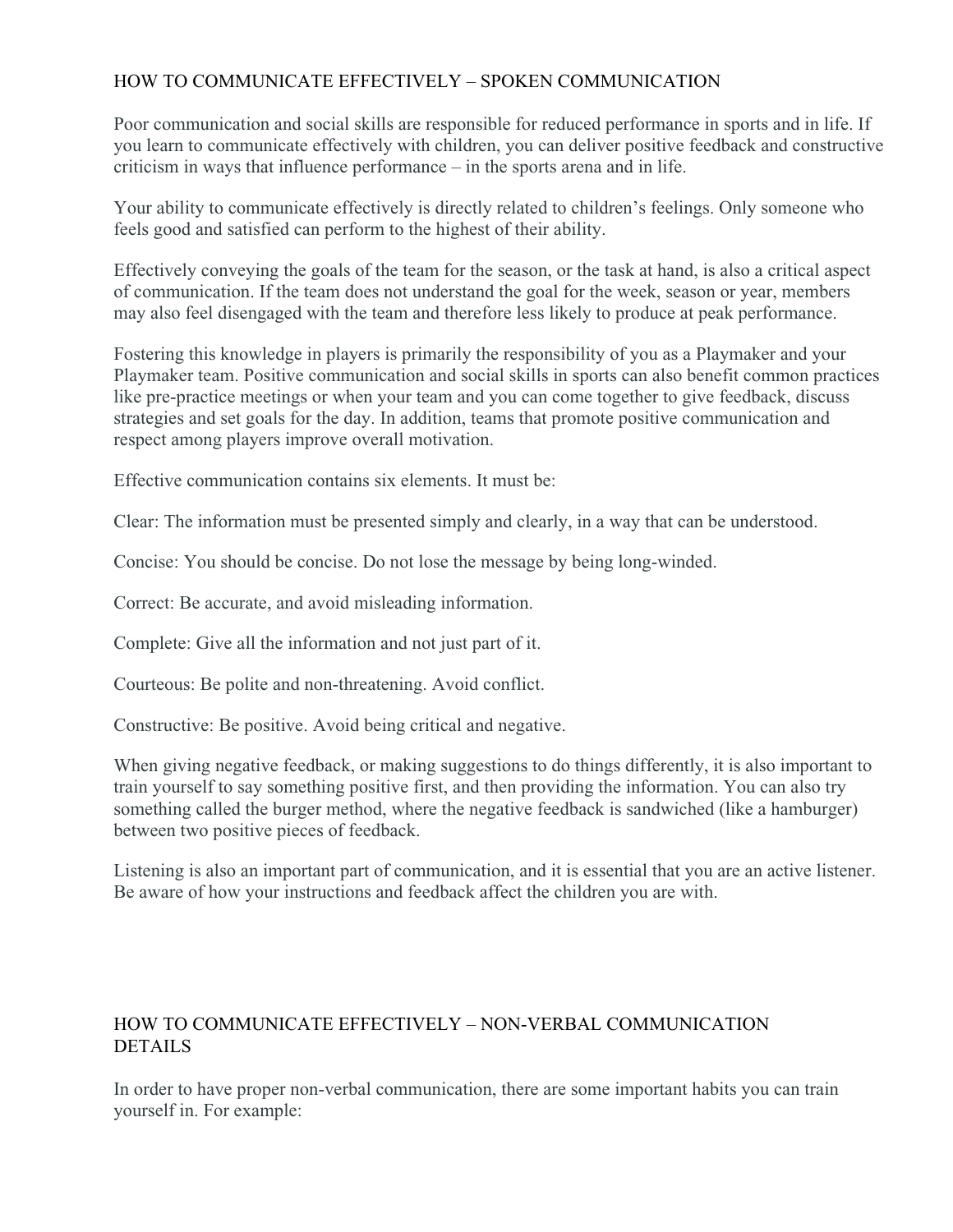#### **Maintain eye contact:**

Eye contact during conversation is a great social skill.

#### **Use proper body language**:

Non-verbal clues can provide plenty of information. Are your arms crossed in front of you? Are you tapping your foot or chewing a pen? Are you doing something with your body that suggests that you might be angry / aggressive, or distracted, unsure, or unprofessional?

#### **Know the difference between being assertive and being aggressive**

Share your opinion in a way that does not offend those you are with. Pay attention to the reaction your opinion brings out in others and adjust your delivery of the message.

#### **Have flexibility and cooperation:**

Remain flexible and open to another solution

#### **Accept criticism without being defensive**

Listen to what is being said and absorb the information, even though you may not have asked for the critique.

#### **Remain positive at all times**

Positive people attract more positivity. Focus on being a person who, in the face of adversity, does not focus on self-pity, doubt and negativity. Be a person who looks for solutions.

#### **Show respect for others**

Respecting someone reveals caring, admiration and honor to the other person.

# **CHAPTER 3: INDIVIDUAL PRACTICAL ACTIVITIES**

#### **INTRODUCTION**

These individual activities can be done by you, the Playmaker, at home or at a quiet time by yourself, when you have time to reflect upon communication and conflict strategies.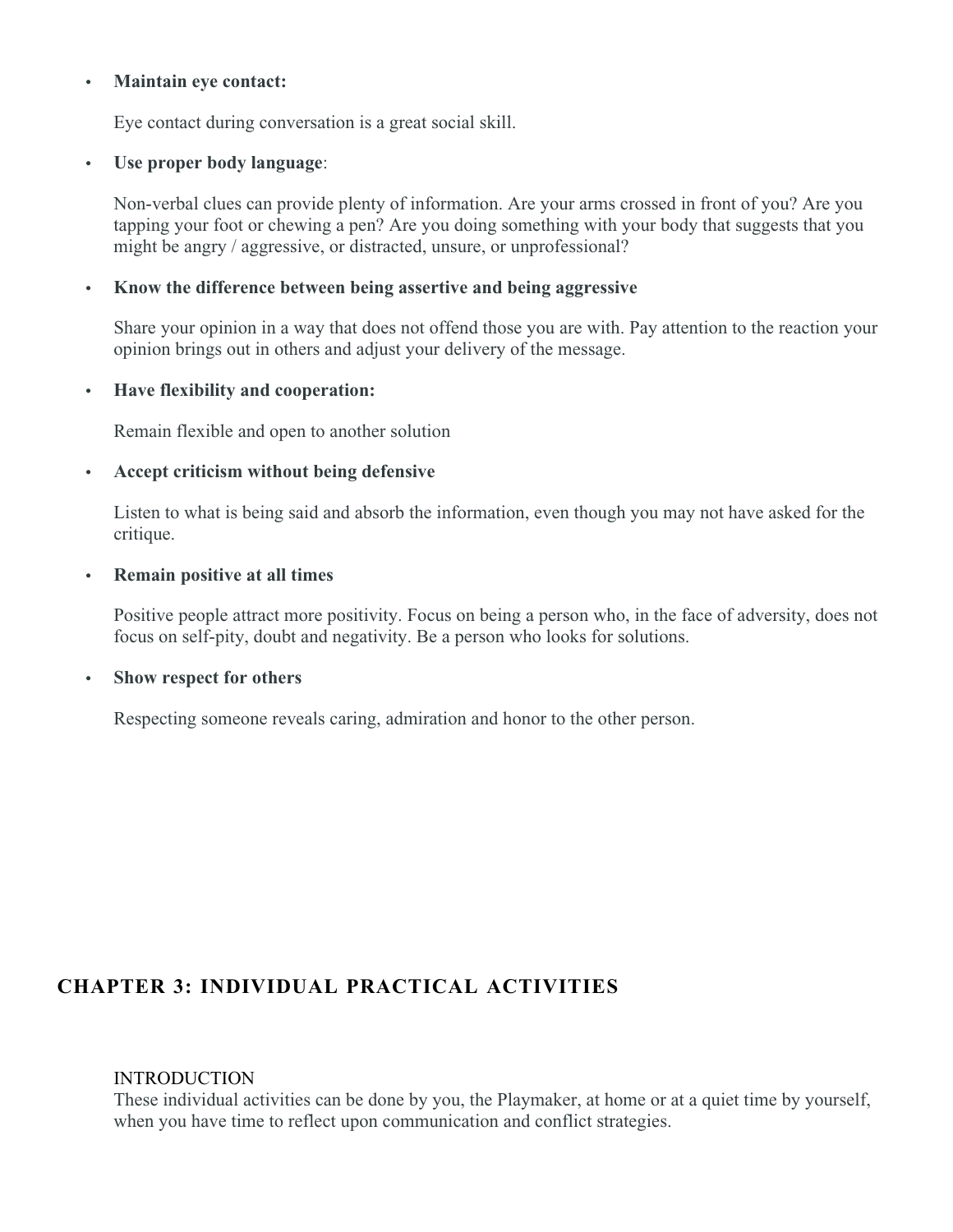#### FIRST INDIVIDUAL ACTIVITY: CASE STUDY ABOUT CONFLICT Purpose: To experience a situation that might call for a communication strategy

Tools: Presentation of the video

Duration: 10 minutes

Watch the movie (3 minutes) and answer the questions:

- How do you feel?
- What did you see?
- What would you do as a Playmaker if these boys were on your team?
- Make suggestions for conflict management at sports.

## SECOND INDIVIDUAL ACTIVITY: BE AWARE OF YOUR ANGER **DETAILS**

Communication, social and conflict management skills demand self-awareness concerning feelings and thoughts and mainly anger management.

#### What are your own warning signs?

Think about how you feel when you get angry. Check the warning signs you often have when you get angry. Write in signs that aren't listed.

My warning signs are:

□ Tense muscles

 $\Box$  Tight fists

- □ Clenched jaw
- $\square$  Sweaty palms
- □ Racing heartbeat
- $\square$  Fast breathing
- $\Box$  Trembling or feeling shaky
- □ Feeling warm or flushed
- □ Upset stomach
- □ Loud or mean voice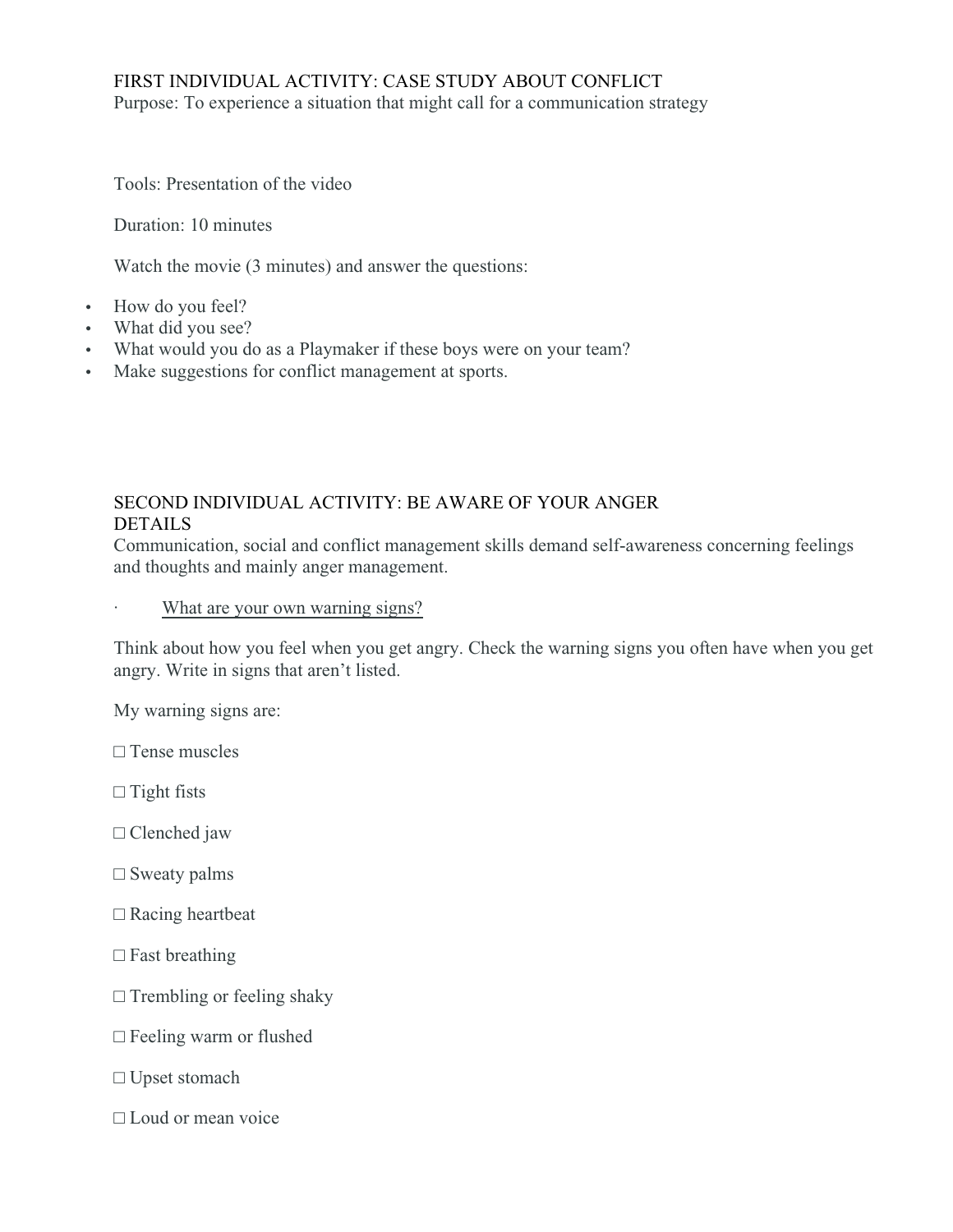| $\begin{tabular}{ c c c c } \hline \quad \quad & \quad \quad & \quad \quad & \quad \quad \\ \hline \end{tabular}$ |
|-------------------------------------------------------------------------------------------------------------------|
|                                                                                                                   |
|                                                                                                                   |
| $\begin{tabular}{ c c c c } \hline \quad \quad & \quad \quad & \quad \quad & \quad \quad \\ \hline \end{tabular}$ |
|                                                                                                                   |

When you get angry, ask yourself:

Are my level of anger and my reaction out of proportion to the trigger?

Do you seem to overreact to minor annoyances? Perhaps there is something else on your mind that is making you angry?

Am I directing my anger at an innocent person?

Are you actually angry with the person who triggered your feelings? For example, suppose you have a disagreement with your boss. It bothers you all day, but you say nothing. Later, you let your anger out by blowing up at your partner or child or friend.

Am I taking something personally? Learning to deal well with anger means learning not to take problems or arguments personally.

Is this how I usually respond in similar situations?

You may respond with anger in certain situations because that's what you've always done. You may have learned this behavior growing up. But you can change the way you react.

Am I trying to take control of my anger?

Anger is a common reaction when a person feels as if he or she is losing control. But the best way to show control is to react calmly and manage your feelings.

# THIRD INDIVIDUAL ACTIVITY: STOP – THINK – ACT

Emotions are never wrong. However, sometimes behavior is.

When your initial, emotional response is one of negative anger, it is important to try to STOP, and regain some calm, before the negative emotion causes you to act out negatively.

The first step is to use a time out technique to press the pause button and buy yourself some time. You then have time to think about what you might do next. It is important that you think about the consequences or costs and benefits of each option and decide whether you think that it will work.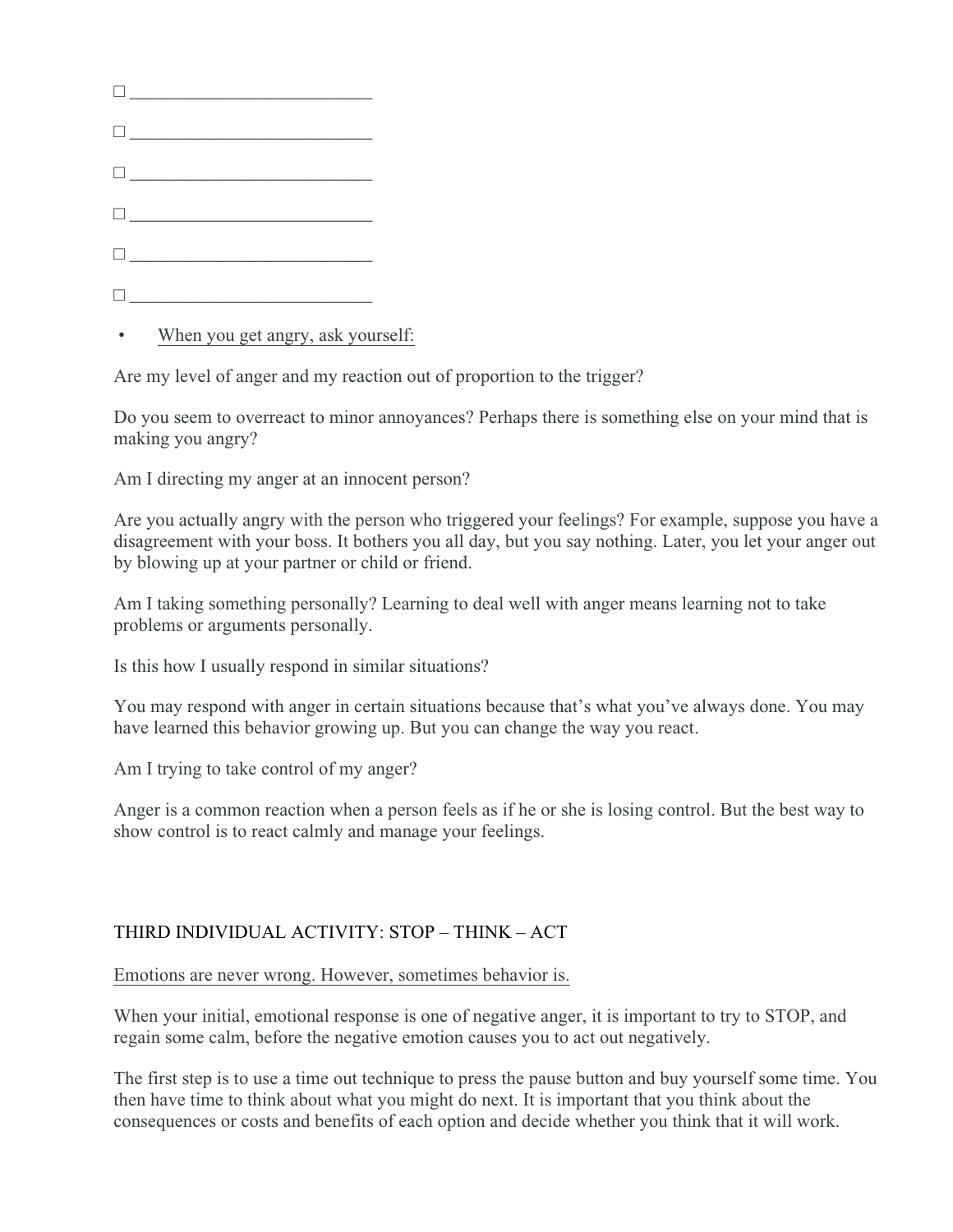Then, after you deliberate, you need to put it into action. Think about what you might feel comfortable doing next time you feel your anger rising.

What will I do to press the pause button? (Walk away, count to ten, distract yourself, keep quiet / bite your tongue)

………………………

What things might I try to stop me getting angry? (breathing, self-talk, exercise, talking to someone I trust, assertiveness)

…………………………………………………………………………………………………………… …………………………

### FOURTH INDIVIDUAL ACTIVITY: SELF-REFLECTION

Purpose: While in a calm setting, to reflect upon your usual behavior in stressful or conflict situations in order to get to know yourself better.

Tools: One worksheet, below.

Duration: 10 minutes

Write your correct behaviour according to different situation:

# **CHAPTER 4: GROUP PRACTICAL ACTIVITIES**

#### INTRODUCTION

These group activities might be useful for you when you are working with your players out in the zone. In addition to doing sports activities and energizers, it can also be a great idea for you to challenge the children in new ways.

#### FIRST GROUP ACTIVITY – COMMUNICATION ROLE PLAY

his is a practical exercise that can help practice communication and social skills. It contains communication rules, rules for the speaker and rules for the listener.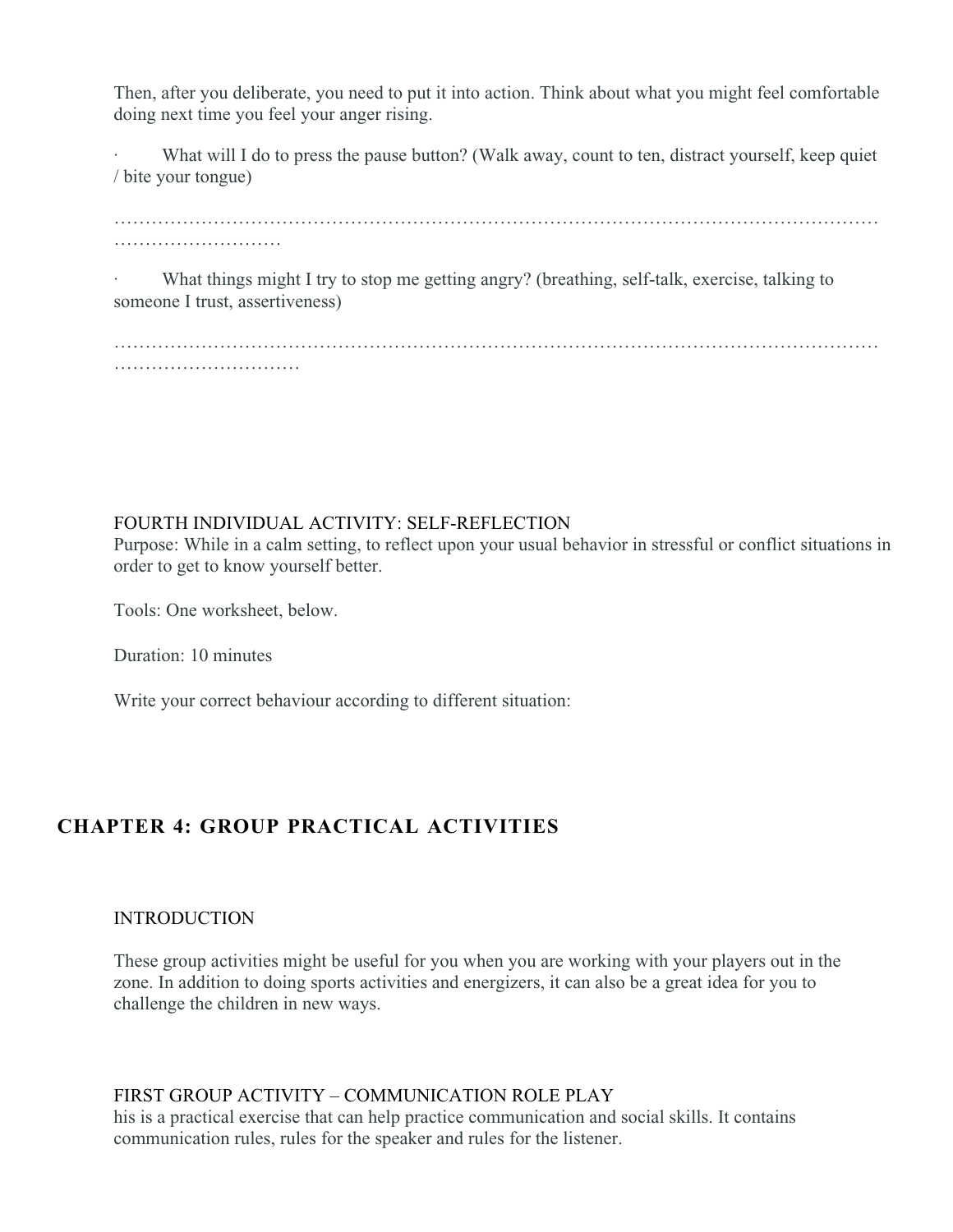Split the group up into pairs. The pairs should role-play, having discussions according to the rules given below. It is recommended to change partners throughout the exercise.

Playmakers should create your own topics and scenarios inspired by your experiences, and by what will be most relevant for the kids you are working with.

The speaker is the one that brings up the topic in the conversation.

The speaker's rules are:

Express feelings in a way that the other person won't be offended, for example "I'm angry with you because…" or, "I'm bothered about…".

Express opinions without being dogmatic and unspecific, talking only about himself, for example: "I believe...", "In my opinion...", "I think...", "For me..".

Make a statement relevant to the topic with empathy, for example "I understand that...".

Express something positive, for example "However, I know that...".

Describe what exactly you want from the listener, for example "So I think that you could...".

Describe the feelings if the desire will be fulfilled, for example "If this happens, I will feel...".

#### The listener's rules are:

Try to understand the speaker's thoughts and feelings.

Try not to interrupt or disagree with the speaker

Try not to give your own opinion

#### Listening only:

Repeat in the listener's own words what he/she heard, and wait for feedback.

Both of them should be careful with their non-verbal communication, like gestures and movements.

The speaker and listener roles should be switched so that children get to try listening and speaking.

When the role-playing is finished, the participants should discuss together their feelings and their difficulties, give advice and feedback.

#### SECOND GROUP ACTIVITY – WHAT SHOULD THE PLAY-MAKER DO?

This is another practical exercise that can be used by the Playmaker as a tool for conflict management.

Participants should be separated in two groups and given the scenarios that are described below.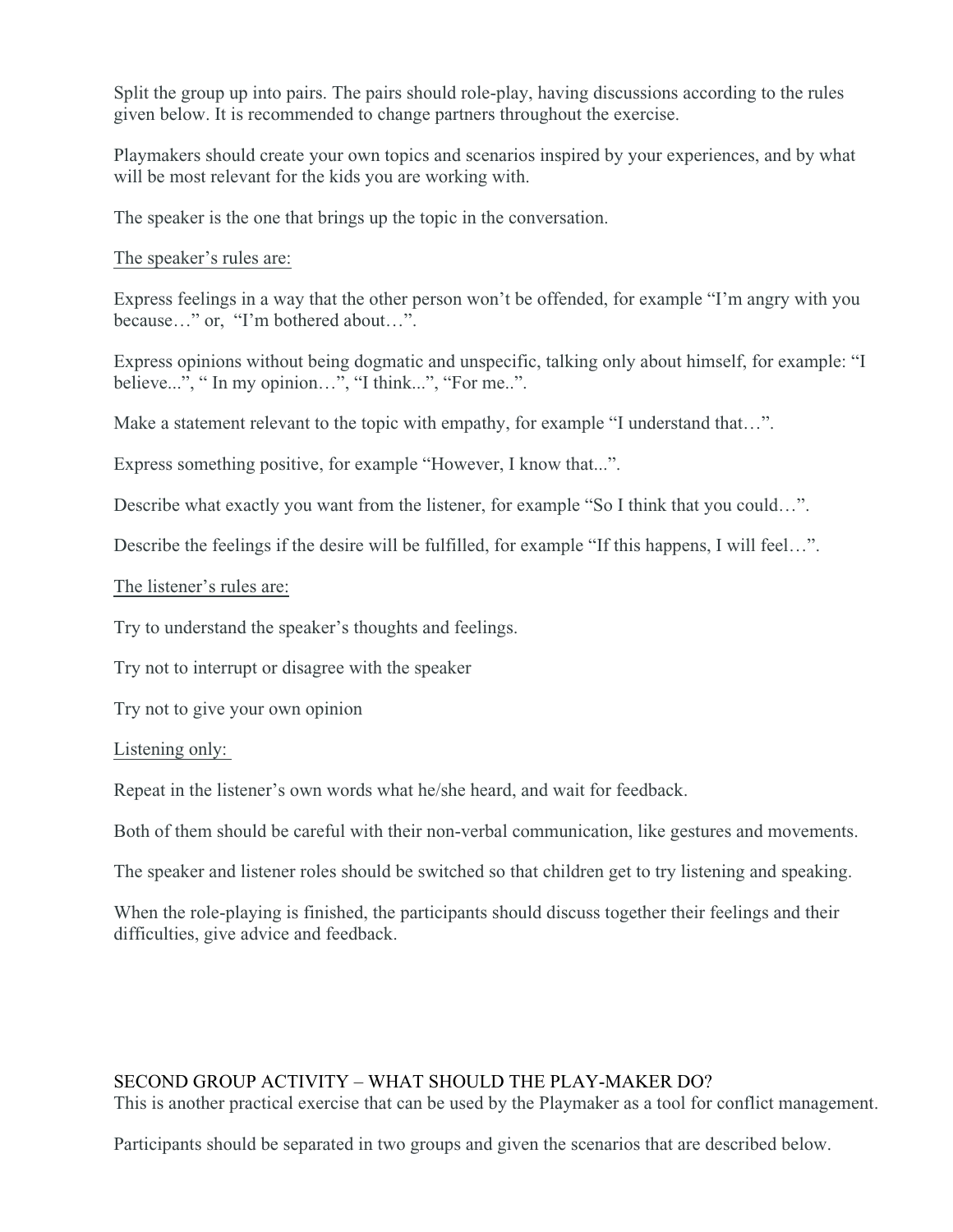They should read the descriptions and discuss the best management strategy in the situation described.

The children can discuss how the Playmaker should react, what he/she should say, etc.

After the discussion one representative from each group presents the work of the group.

Then, facilitate a discussion among all participants giving feedback, alternative ideas and other opinions.

Scenario for group one – *At a dancing practice a child comes to the Playmaker and complains about being treated unfairly because he wasn't in the group that took part in the final festival. He is angry and aggressive. His behavior has been inappropriate several times; he is always late for the lessons, argues with the other children and he was absent from the rehearsals.*

You are the Playmaker. Discuss how you can manage this conflict.

Scenario for group two - *On a football team three players who are ambitious and striving more for success have come to a conflict with four team members who didn't play well during the last performance; they see those four players as a barrier to their success. They blame and offend them.* 

*You are the Playmaker. Discuss how you can manage this conflict.* 

### THIRD GROUP ACTIVITY – NO WORDS

Playmakers should be broken up into pairs. They must try to communicate without speaking for ten minutes.

After those ten minutes, they should discuss their feelings and if they indeed were able to communicate without speaking. Then pairs share their conclusions to all.

There should be an emphasis on the fact that good communication depends on non-verbal behavior.

# FOURTH GROUP ACTIVITY – CATCH MY NAME DETAILS

The participants should sit in a circle and throw a ball to each other. The one who gets the ball should tell his or her name and some information about his or herself in order to be introduced. After introducing him or herself to the team, he or she throws the ball to someone else who should do the same. All participants should introduce themselves. Then the last one who has the ball and has just introduced him or herself throws the ball to someone else. The one who has now the ball should remember and repeat what the one who passed the ball has said about him or herself.

There should be an emphasis on the fact that good communication relies on the speaker being clear, but also upon the listener doing active listening and paying attention.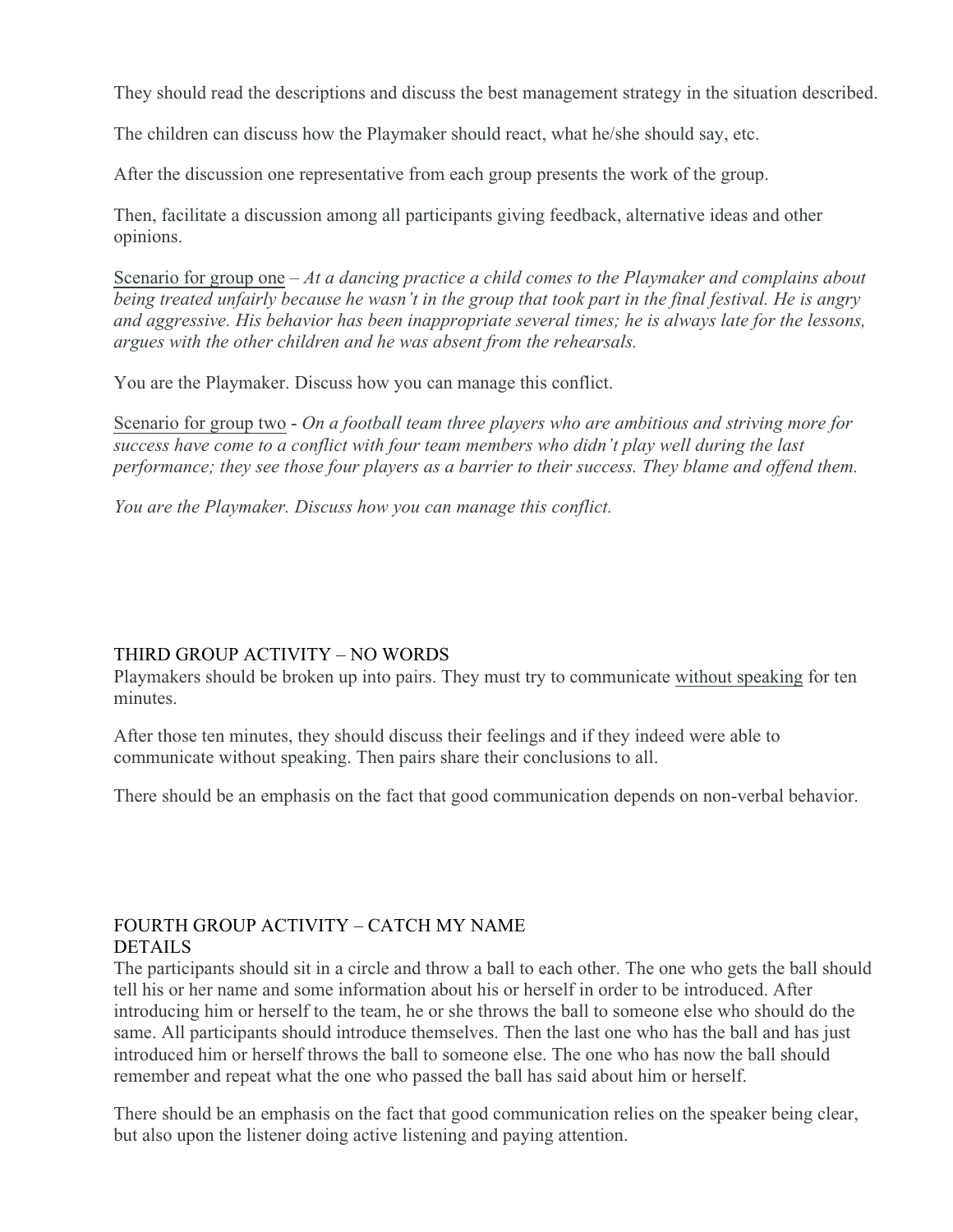# **CHAPTER 5: LEARNER SUPPORT AND SOURCES**

#### BIBLIOGRAPHY

Bibliography:

Hanin, Y. L. (1992). Social psychology and sport: Communication processes in top performance teams. Sport Science Review, 1 (2), 13-28.

Shelley, G. A., & Sherman, C. P. (1997). Communication in coaching and athletics: Guidelines to promote successful interactions. Applied Research in Coaching and Athletics Annual, 12, 109-129.

Wang, J. & Ramsey, J. (1997). Interpersonal communication: Overcoming barriers and improving coach and athlete relationships. Journal of the International Council for Health, Physical Education, Recreation, Sport, and Dance, 34, 35-37.

Bourgase B. Conflict within Teams. Coach Brock Bourgase.

Dan. (2017). Playing Peacekeeper: Tips for Resolving Conflict Between Players. Steellocker Sports.

Hedstrom R. Coaching Through Conflict: Effective Communication Strategies. Association for Applied Sport Psychology.

**QUIZ**